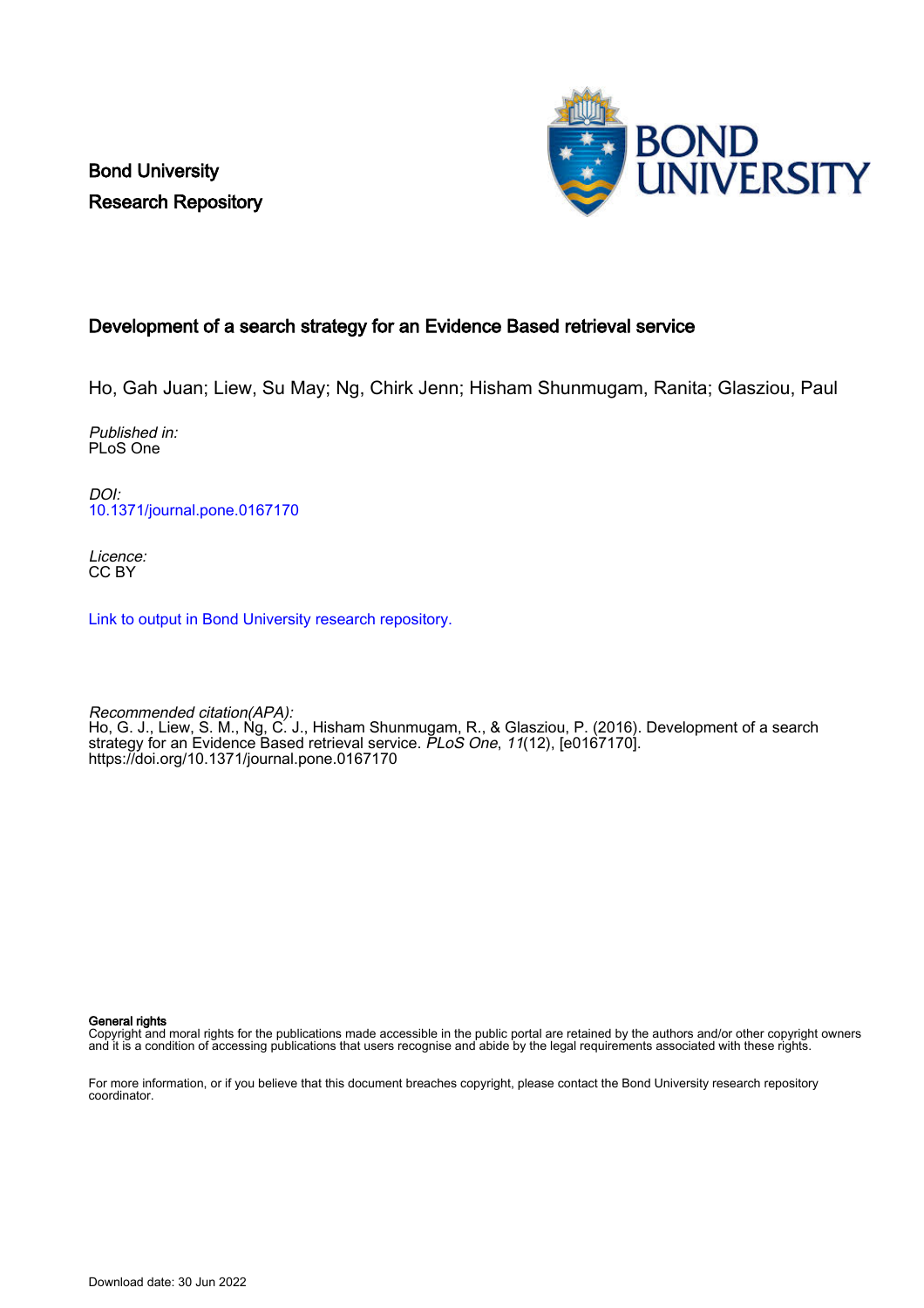

# **OPEN ACCESS**

**Citation:** Ho GJ, Liew SM, Ng CJ, Hisham Shunmugam R, Glasziou P (2016) Development of a Search Strategy for an Evidence Based Retrieval Service. PLoS ONE 11(12): e0167170. doi:10.1371/journal.pone.0167170

**Editor:** Xiang Jia Min, Youngstown State University, UNITED STATES

**Received:** May 30, 2016

**Accepted:** November 9, 2016

**Published:** December 9, 2016

**Copyright:** © 2016 Ho et al. This is an open access article distributed under the terms of the [Creative](http://creativecommons.org/licenses/by/4.0/) [Commons](http://creativecommons.org/licenses/by/4.0/) Attribution License, which permits unrestricted use, distribution, and reproduction in any medium, provided the original author and source are credited.

**Data Availability Statement:** All relevant data are within the paper and its Supporting Information files.

**Funding:** This work was supported by the University of Malaya Research Grant (UMRG) under the Grant Number RP037A-15HTM, which was received by SML. The funders have no role in study design, data collection and analysis, decision to publish, or preparation of the manuscript.

**Competing Interests:** The authors have declared that no competing interests exist.

RESEARCH ARTICLE

# Development of a Search Strategy for an Evidence Based Retrieval Service

#### **Gah Juan Ho1 , Su May Liew1 \*, Chirk Jenn Ng1 , Ranita Hisham Shunmugam1 , Paul Glasziou2**

**1** Department of Primary Care Medicine, Faculty of Medicine, University of Malaya, Kuala Lumpur, Malaysia,

**2** Faculty of Health Sciences and Medicine, Bond University, Queensland, Australia

\* su\_mayliew@um.edu.my

# Abstract

# **Background**

Physicians are often encouraged to locate answers for their clinical queries via an evidencebased literature search approach. The methods used are often not clearly specified. Inappropriate search strategies, time constraint and contradictory information complicate evidence retrieval.

## **Aims**

Our study aimed to develop a search strategy to answer clinical queries among physicians in a primary care setting

# **Methods**

Six clinical questions of different medical conditions seen in primary care were formulated. A series of experimental searches to answer each question was conducted on 3 commonly advocated medical databases. We compared search results from a PICO (patients, intervention, comparison, outcome) framework for questions using different combinations of PICO elements. We also compared outcomes from doing searches using text words, Medical Subject Headings (MeSH), or a combination of both. All searches were documented using screenshots and saved search strategies.

# **Results**

Answers to all 6 questions using the PICO framework were found. A higher number of systematic reviews were obtained using a 2 PICO element search compared to a 4 element search. A more optimal choice of search is a combination of both text words and MeSH terms. Despite searching using the Systematic Review filter, many non-systematic reviews or narrative reviews were found in PubMed. There was poor overlap between outcomes of searches using different databases. The duration of search and screening for the 6 questions ranged from 1 to 4 hours.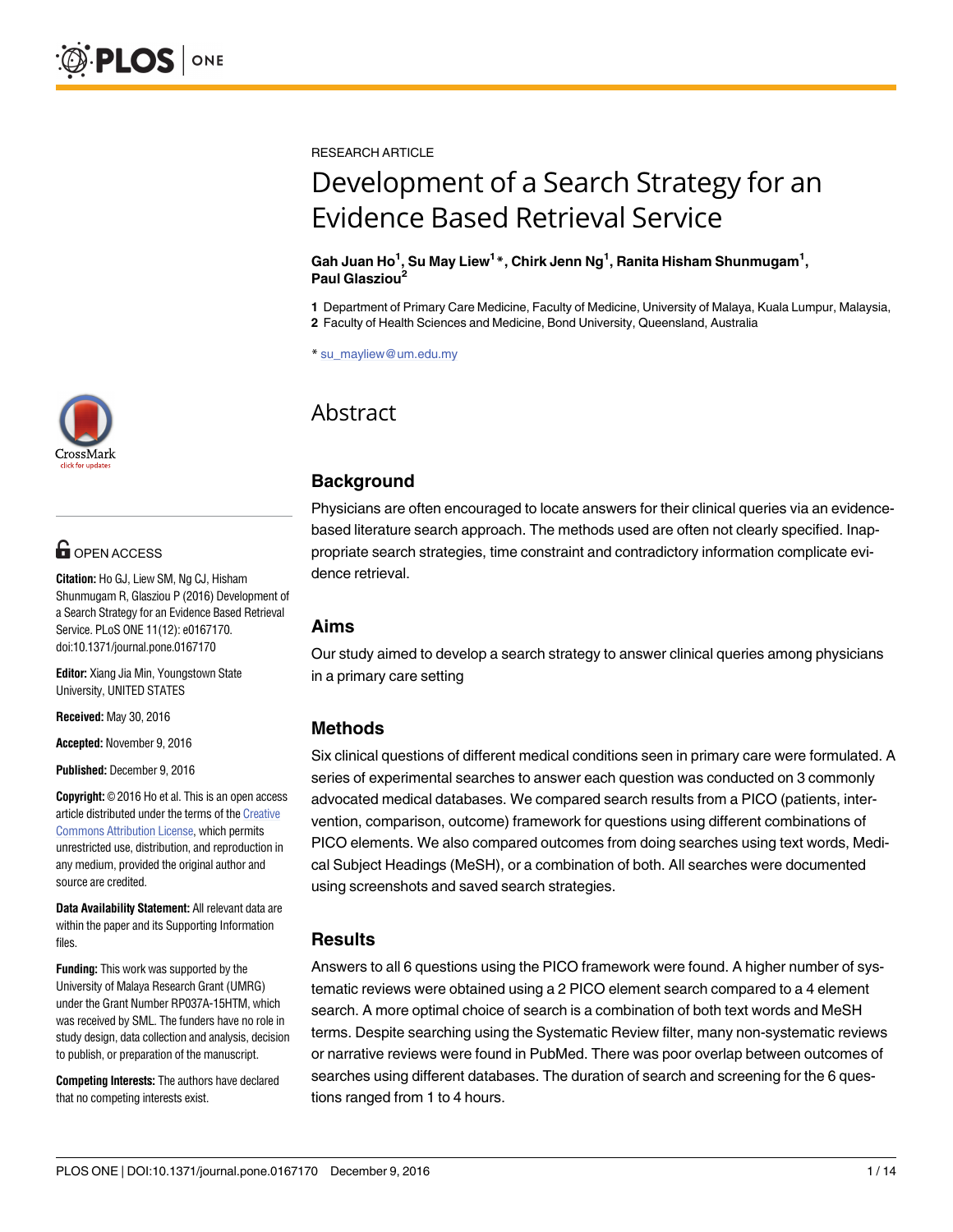#### <span id="page-2-0"></span>**Conclusion**

This strategy has been shown to be feasible and can provide evidence to doctors' clinical questions. It has the potential to be incorporated into an interventional study to determine the impact of an online evidence retrieval system.

### **Introduction**

The practice of evidence based medicine (EBM) involves recognizing uncertainties and formulating these as an answerable question, searching for the literature evidence, appraising the evidences, and applying the acquired knowledge to the patient. In daily clinical practice, doctors encounter up to six clinical questions per patient; however, 70% of the questions are left unanswered [[1](#page-13-0)]. Doctors usually seek answers from colleagues since it is easier and faster [\[2\]](#page-13-0). They also search for medical information by using their national guidelines which unfortunately are often out of date [\[3\]](#page-13-0). These diagnostic or treatment guidelines are often not able to provide the best evidence for patients due to inaccurate and outdated information which may harm patients [\[3\]](#page-13-0). Increasing access to clinical evidence improves the adoption of evidence-based practice among primary care physician [[4](#page-13-0)]. This has been shown to have a positive impact on medical decision making which lead to quality patient [[5\]](#page-13-0).

Searching medical research databases is often perceived to be as easy as a general internet search  $[6]$ , and few physicians seek to acquire searching skills themselves  $[7]$  $[7]$  $[7]$ . They may not be able to structure their question into an answerable form; answers can be different according to the words that they use to search the database [\[8\]](#page-13-0). The lack of quick and easy identification of relevant online literature was also described by Agoritsas and colleagues (2014) [[8\]](#page-13-0). Also, standard search engines (e.g. Google) are not designed to handle the variety of evidence sources that cater for the information needs of physicians. Therefore, those seeking evidence could easily get lost in the sea of information with an average of 75 trials and 11 systematic reviews churned out per day by the industry  $[9-10]$  $[9-10]$  $[9-10]$  $[9-10]$  $[9-10]$ . This problem is further compounded by conflicting information. Conflicting information exist because of the different conclusions arrived from different papers within a similar topic. The possibility of automating several tasks in the evidence-based information retrieval process using informatics has been explored [[11](#page-14-0)] to keep pace with overwhelming amount of research papers.

The support of a clinical evidence search service with the help of librarians has been found to make the task of applying evidence-based practice in clinicians' daily practice less daunting [\[4](#page-13-0)]. Studies on this have looked at participants conducting the search themselves after training from librarians, utilising a librarian assisted services or a combination of both  $[12–13]$  $[12–13]$ . These interventions have demonstrated benefits of their own which include improved searching skills and efficient literature searching [\[14\]](#page-14-0). Medical librarians are able to locate satisfactory answers to at least 46% of the questions randomly submitted by primary care physicians [\[1\]](#page-13-0).

Searching in a combination of databases has been shown to answer a higher proportion of questions [[1](#page-13-0)]. A single database search is known to be inadequate for systematic reviews as the non-inclusion of missed trials would influence the results of the meta-analysis [\[15–16\]](#page-14-0). The study also recommended that the Cochrane Library should be searched together with PubMed [\[15\]](#page-14-0). Restricting the search to one database would miss many papers and therefore affect the overall results retrieved [\[17\]](#page-14-0). A study highlighted the importance of a combination of three databases to achieve a 90% retrieval of relevant literature on the subject areas [[18](#page-14-0)]. Each database has its unique search terms and architecture which makes it challenging to retrieve relevant articles. This makes the process time consuming and a proper search would often require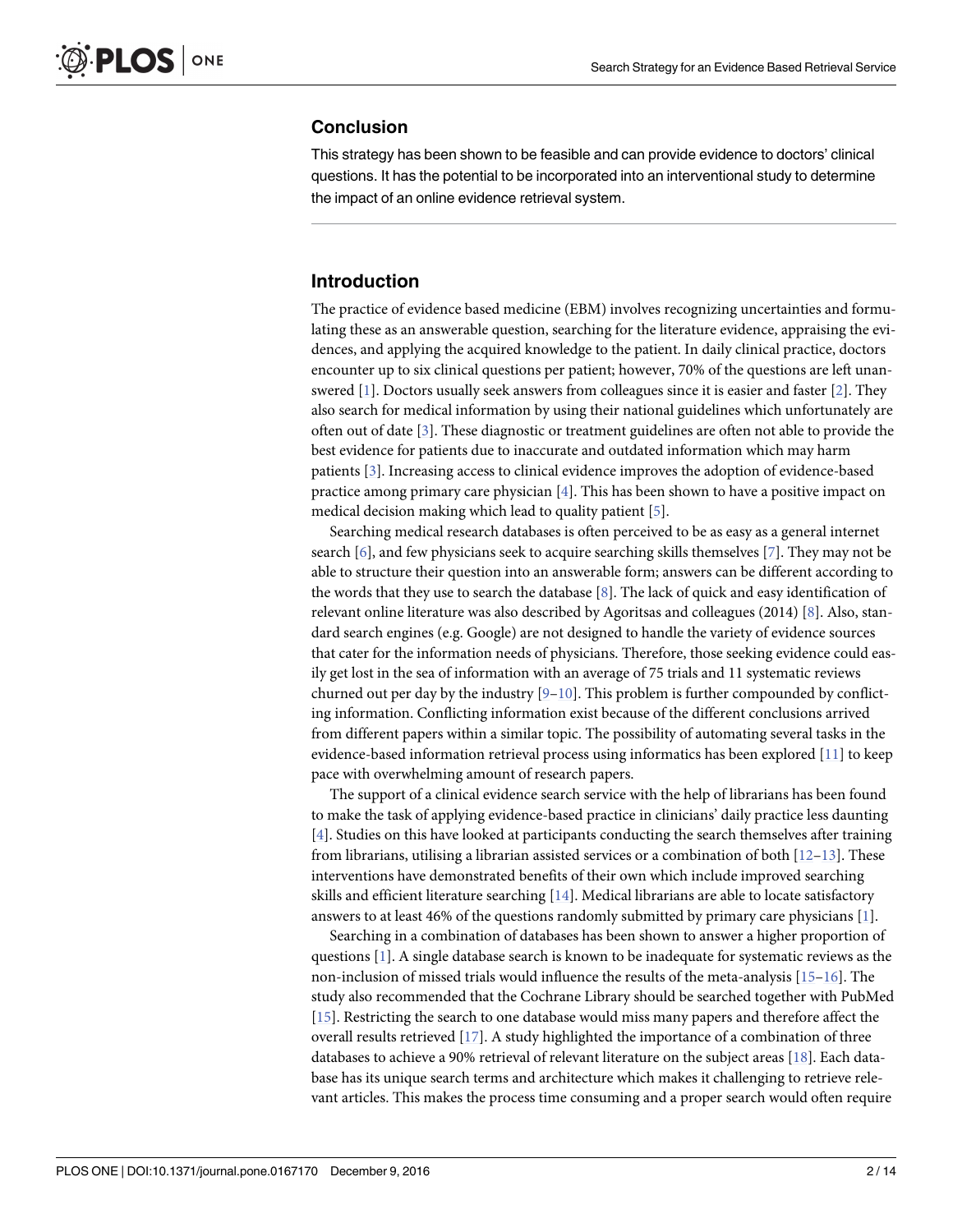<span id="page-3-0"></span>the skills of a medical librarian. It is unlikely that a doctor will be able to have the skill or resources to conduct such a comprehensive search to answer clinical questions for practice.

This paper describes the development and architecture of a search strategy for retrieving literature evidence to answer clinical questions. It is simple, time- and labour-efficient yet comprehensive and uses databases (PubMed, Cochrane Library and TRIP database) that are commonly used by physicians.

#### **Methods**

The search strategy was developed via a series of brainstorming sessions among 4 research team members—2 from the librarian team (RH and AH), the other 2 from the EBM consultant team (SM and CJ) coordinated by the principal investigator (GJ). An initial search plan was conceptualized via expert consensus coupled with the gathering of previous literature.

#### Database Selection

The databases chosen were: TRIP database, PubMed and Cochrane as they were recommended by most EBM guides and most highly referred to by physicians [\[19\]](#page-14-0). These databases are also available for free (excluding the TRIP database premium version), easily searchable, and self-described as up-to-date. These databases provide centralized evaluation and selection by clinical editors to evaluate the validity of information. Hence, a good mix of comprehensive medical search engine (PubMed), recognised gold standard of evidence-based practice (Cochrane Library) and high-quality filtered pre-appraised source (TRIP database) will be valuable to the development of a search strategy. Full text articles were accessed via digital library of the University of Malaya.

#### PICO framework

The PICO framework is known to help searchers achieve relevant results of higher precision [\[20\]](#page-14-0). It formats a clinical question in 4 components: population (P), intervention (I), comparison (C) and outcome (O) [\[21\]](#page-14-0). It allows better specificity and conceptual clarity to the clinical problem [[22](#page-14-0)]. This is because it dissects the questions into smaller components which are then easier to search [\[23\]](#page-14-0). In this study, the use of different combinations of PICO elements in the search strategy were documented.

#### Clinical Questions

Six clinical questions were identified by the research team and categorized into the PICO framework as shown in [Table](#page-4-0) 1. These questions were chosen because:

- 1. They are common acute and chronic illnesses seen by family physicians during their clinical practice.
- 2. They consist of diagnostic or therapeutic questions which are the most commonly asked question type [\[24\]](#page-14-0).
- 3. They represent different patient groups (eg, men, women, infant, senior citizens etc.).

#### Search Strategy

The development of our search strategy was intended to cover the first two steps (1. Asking the right questions. 2. Acquiring the evidence) of the 5A's of EBM [[25](#page-14-0)]. The search strategy was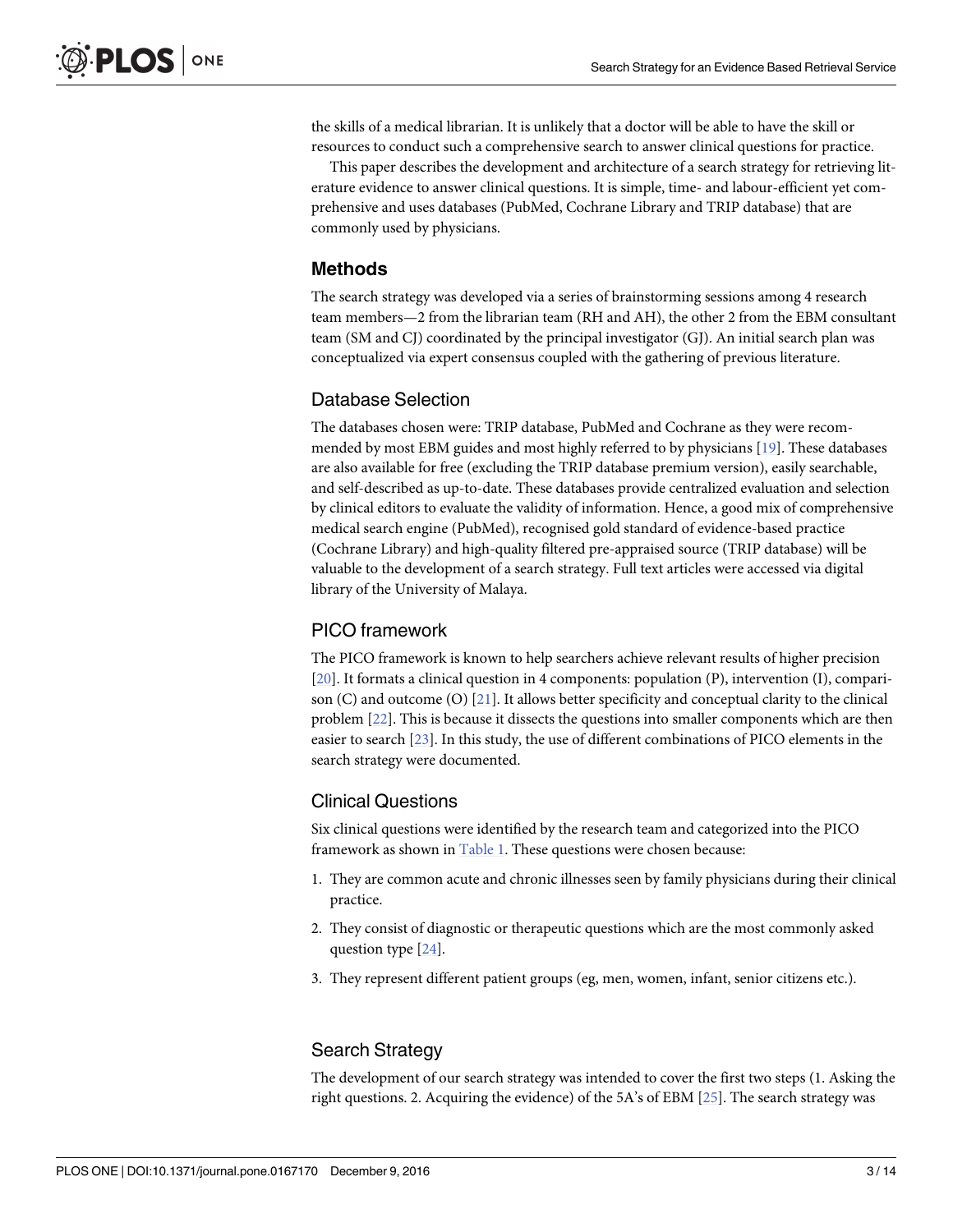#### <span id="page-4-0"></span>**[Table](#page-3-0) 1. Six Clinical Questions for Testing Search Strategy.**

| No. | Question                                                                                                                                | <b>Types of</b><br>Question | Population                                               | <b>Intervention</b>                     | Comparison                                 | Outcome                                       |
|-----|-----------------------------------------------------------------------------------------------------------------------------------------|-----------------------------|----------------------------------------------------------|-----------------------------------------|--------------------------------------------|-----------------------------------------------|
|     | Is ibuprofen more effective than<br>paracetamol in relieving fever in children?                                                         | Therapeutic                 | Child                                                    | Ibuprofen                               | Paracetamol                                | Reduction of fever                            |
| 2   | Do multiple or single courses of antenatal<br>corticosteroid therapy reduce complications<br>among singleton pregnancies?               | Therapeutic                 | Pre-term labour                                          | Repeated<br>corticosteroid<br>injection | No repeated<br>corticosteroid<br>injection | Premature lungs in<br>new-born                |
| 3   | Is self-sampling more effective than pap<br>smear in detecting cervical cancer among<br>older women?                                    | Diagnostic                  | Older women                                              | Self-cervical<br>brush                  | Pap's smear                                | Detection of<br>cervical cancer               |
| 4   | Is DEXA scan an effective screening tool for<br>detecting osteoporosis in men?                                                          | Diagnostic                  | Men                                                      | DEXA scan                               |                                            | Osteoporotic<br>screening                     |
| 5   | What is the most effective antibiotic agent<br>for treating cellulities in patients with<br>diabetes?                                   | Therapeutic                 | Type 2 Diabetes<br>mellitus and cellulitis               | Anti-bacterial<br>agent                 | Other anti-bacterial<br>agents             | Symptom relief,<br>resolution of<br>infection |
| 6   | Is acupuncture more effective than<br>physiotherapy in improving mobility among<br>ischaemic stroke patients with right<br>hemiparesis? | Therapeutic                 | Patients with<br>ischaemic stroke &<br>right hemiparesis | Acupuncture                             | Physiotherapy                              | Improvement in<br>mobility                    |

doi:10.1371/journal.pone.0167170.t001

developed by one author (RH) and was continuously reviewed and revised by 2 others (GJ and AH).

The search was conducted under the instruction of a medical librarian (RH) by two research assistants (GJ, AH) who were trained in literature search. To obtain the average time taken to search, each search was repeated three times by different searchers.

Keywords used were dependent on the PICO elements used in different combinations. The search techniques utilised were Boolean operators, truncation, subject headings and filters. Truncation, in health informatics refers to the deliberate shortening of a search term, usually at its root, by the use of wildcard characters to retrieve work variants due to differences in language or tenses [\[26\]](#page-14-0). Searches were limited to title and abstract.

When too many (more than 200) articles were retrieved with the strategy used, searches were restricted to randomised controlled trials, systematic reviews & meta-analysis. Repeated, or withdrawn articles (judged on the similarity of title names and content) from each database were not used for analysis. Articles of more than 10 years old were omitted unless there were no systematic reviews found in the recent decade. Answers were considered "satisfactory" if they answered the question using systematic reviews. Articles selected after checking for relevance were combined and summarized.

In our strategy, a hierarchical approach was used. Once a systematic review which has the highest level of evidence is obtained, no further search at lower evidence level was attempted. We increased the efficacy of our search strategy by reducing common errors [[27](#page-14-0)] such as spelling errors or using wrong line numbers. Some search methods recommended for conducting a systematic review were followed but modified to achieve a pragmatic concise search. We were not attempting to replicate a full systematic review. This involved finding a balance between the broadness, relevance and the amount of free-text terms used. The process flow [\(Fig](#page-5-0) 1) of the steps taken to develop the search is described.

#### Selection of articles

Title selection was conducted by 2 reviewers of the team and any disagreement was resolved by a consensus-based discussion or by the decision of a third independent reviewer. Reasons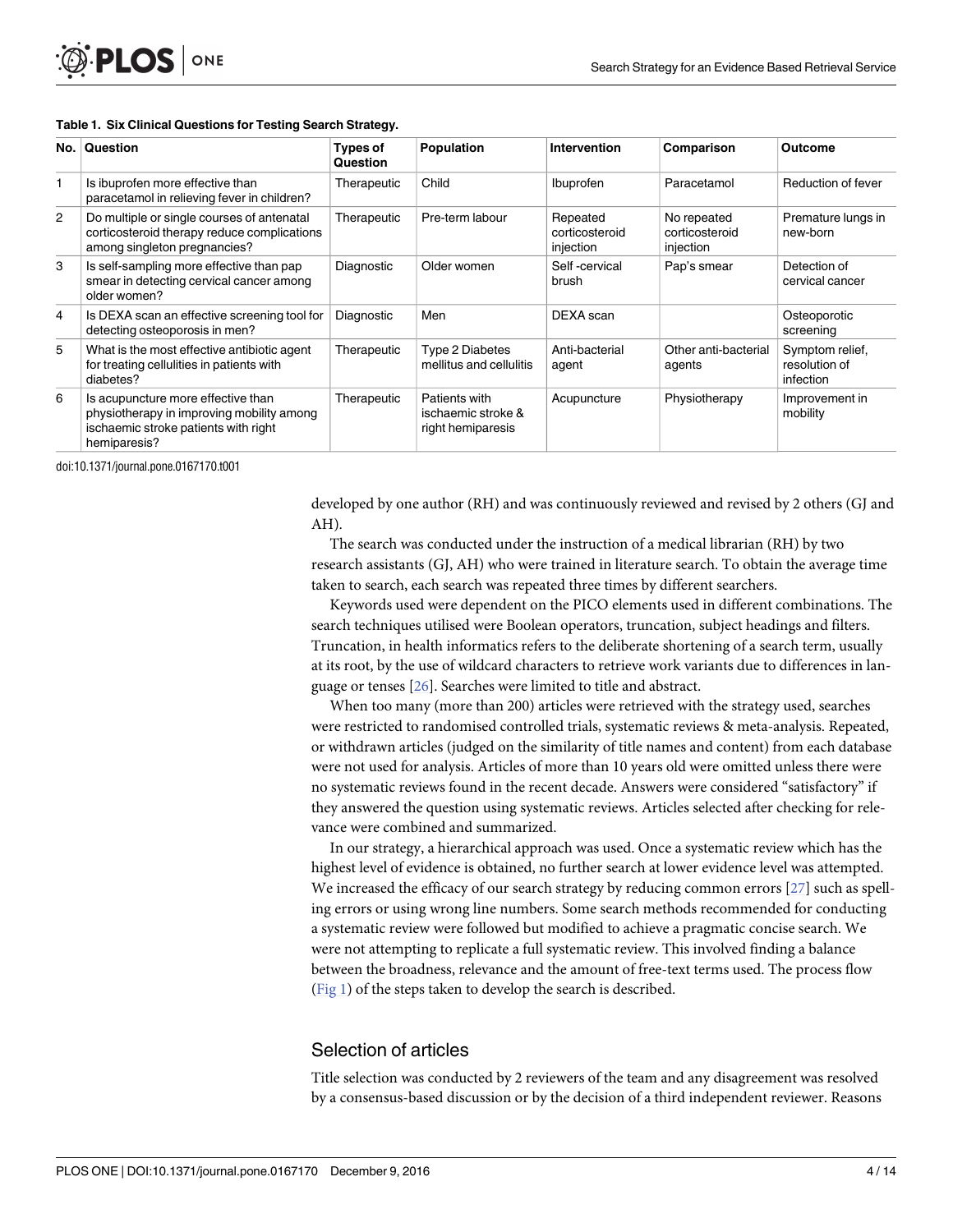<span id="page-5-0"></span>



**[Fig](#page-4-0) 1. Steps taken to develop the search strategy.**

doi:10.1371/journal.pone.0167170.g001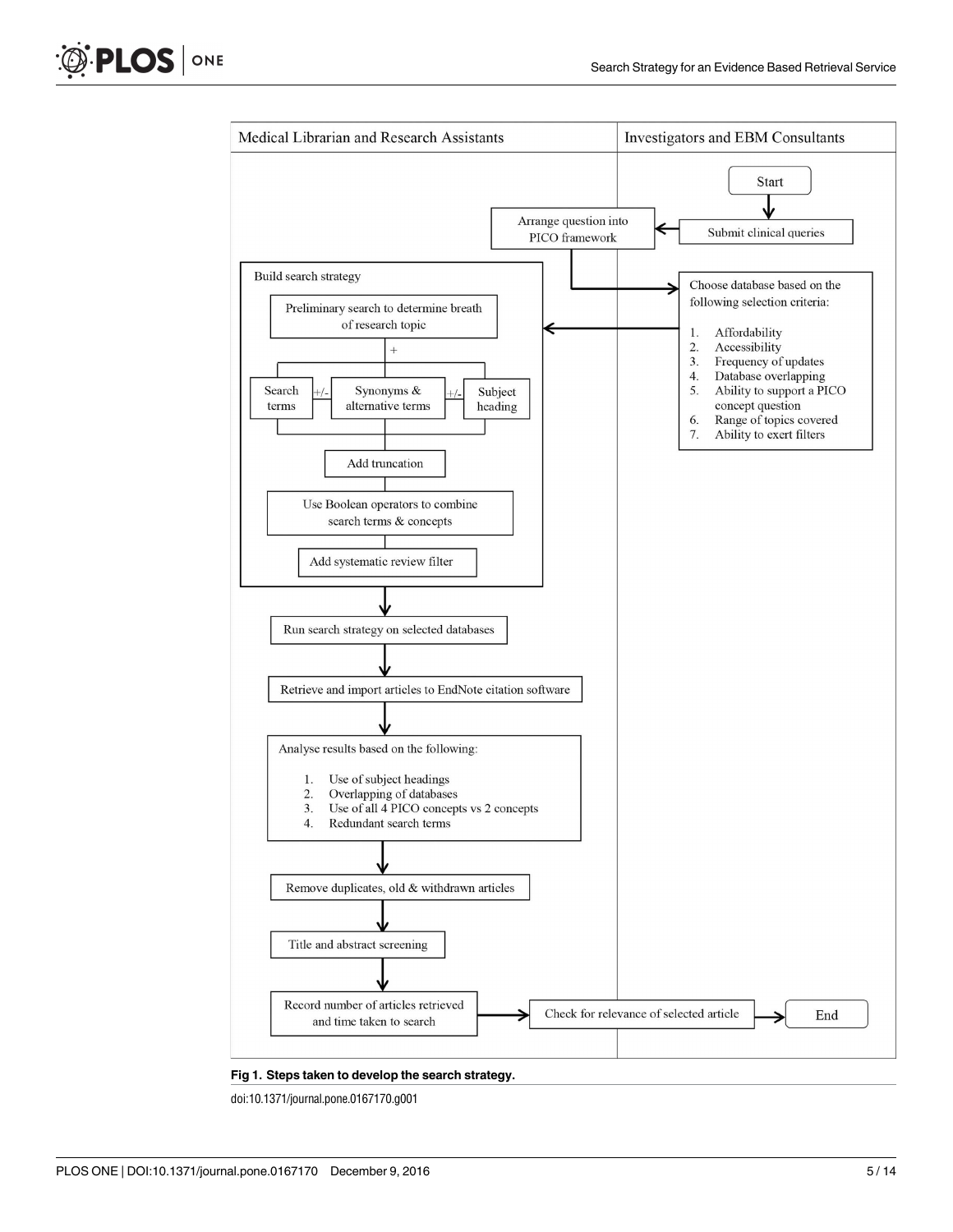<span id="page-6-0"></span>of article not being selected were recorded in EndNote. A screenshot of each strategy were taken for documentation.

#### **Outcomes**

The primary outcome was the answers to questions retrieved from each of the databases. Secondary outcomes include consistency of the answers, time taken to search and overall quality of retrieval performance. Issues that arose from the search process were identified.

#### **Results**

#### Time taken to answer questions

It took an average of 147 minutes with the fastest time being 135 minutes from structuring a question to answering a question. The actual mean time spent on search was 48.6 minutes (Step 1 to 5). The rest of the time was spent on screening and checking for relevance and quality of the articles. The amount of time taken for this depended on the number of articles that were retrieved by the search strategy; and needed to be checked and screened for relevance. Answering all six questions took 14 hours as shown in [Table](#page-7-0) 2.

#### Database used

Using our search strategy, PubMed retrieved the highest number of articles as seen in [Table](#page-7-0) 2, which explains the longer time taken to screen through the articles from PubMed followed by Cochrane Library and TRIP database respectively. PubMed retrieved many reviews but these were mostly found to be of narrative or descriptive nature and not systematic reviews despite using the Systematic Review filter.

Compared to PubMed and TRIP database, the Cochrane Library is less effective in retrieving answers to diagnostic clinical questions (Question 3 and 4). This can be seen in Question 4 where Cochrane retrieved a total of 146 papers but only three were relevant studies after title selection. Many papers were retrieved when searching for a diagnostic paper in Cochrane Library but only a small percentage was relevant.

#### Findings from search strategy used

**PICO framework.** The effectiveness and efficiency of the search execution was constantly improved after each search. During article screening, many unrelated papers were found during our search which requires a significant amount of time to sift through this information. This is because using two PICO elements increased the search sensitivity but reduced its specificity. However, using all four PICO elements in the first three questions retrieved too few results as the searches were too narrow. The search was switched to using a maximum of three elements with 'Population' and 'Intervention' being the two most important elements used. An example of the search strategy executed on Question 1 is shown in [Table](#page-8-0) 3. It describes the three strategies attempted to differentiate the results obtained when using free text words, index terms and a combination of both.

#### Issues Identified during Development of Search Strategy

**Search term redundancy.** When a low number of systematic reviews were found in that database, the strategy was modified accordingly to increase search yield. Determining the relevance of the search term can be subjective as retrieving more papers using more search terms does not add value to the end result. For example when answering Question 5 in TRIP Database, using the search term 'osteoporosis' was redundant since DEXA is mostly use for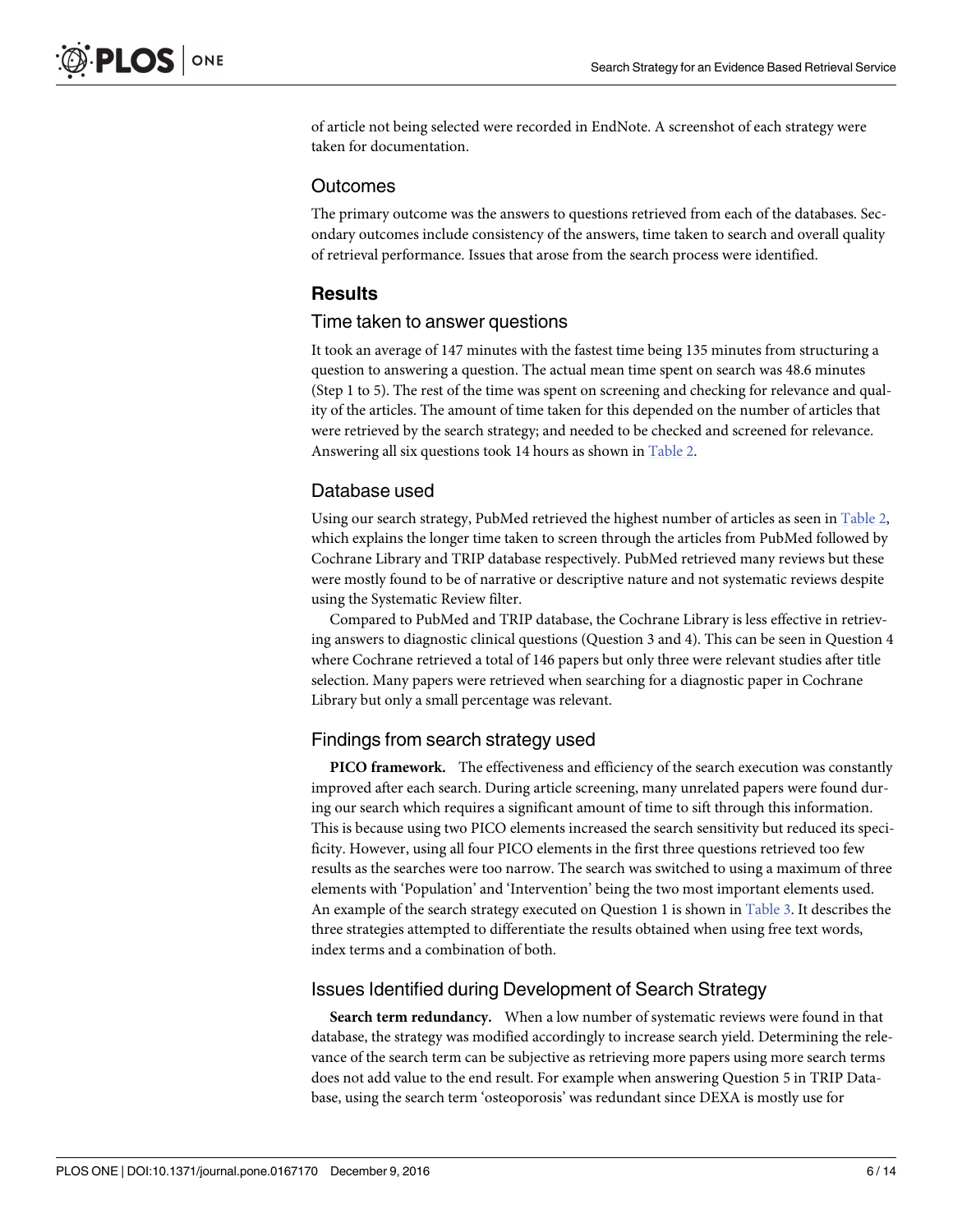<span id="page-7-0"></span>

|                         | Time taken (min.)                                                                                      |                | Question 1     |   |                                     | Question 2     |                |                             | Question 3     |   |                                           | Question 4     |               |   | Question 5    |             |                 | Question 6    |             | Mean                  |
|-------------------------|--------------------------------------------------------------------------------------------------------|----------------|----------------|---|-------------------------------------|----------------|----------------|-----------------------------|----------------|---|-------------------------------------------|----------------|---------------|---|---------------|-------------|-----------------|---------------|-------------|-----------------------|
|                         |                                                                                                        |                |                |   | Cochrane   PubMed   TRIP   Cochrane |                |                | PubMed TRIP Cochrane PubMed |                |   | TRIP Cochrane PubMed TRIP Cochrane PubMed |                |               |   |               | FE <u>I</u> | Cochrane PubMed |               | <b>TRIP</b> | $\lim_{m \to \infty}$ |
|                         | Question in PICO<br>Formulation of<br>Answerable                                                       |                | 5              |   |                                     | 6              |                |                             | 4              |   |                                           | Ю              |               |   | 6             |             |                 | 4             |             | ယ                     |
| $\overline{\mathbf{a}}$ | Characterization<br>of Question                                                                        |                | ო              |   |                                     | $\sim$         |                |                             | 4              |   |                                           | $\sim$         |               |   |               |             |                 | 4             |             | 3.2                   |
| ్ల                      | Formulation of<br>Search Terms                                                                         |                |                |   |                                     | $\frac{15}{1}$ |                |                             | $\frac{6}{1}$  |   |                                           | တ              |               |   | $\frac{5}{1}$ |             |                 | $\infty$      |             | 12.3                  |
| 4                       | Preliminary<br>Search                                                                                  |                | $\frac{15}{2}$ |   |                                     | $\overline{1}$ |                |                             | 21             |   |                                           | $\frac{5}{1}$  |               |   | 28            |             |                 | $\frac{5}{2}$ |             | 18.5                  |
| 5                       | Search Strategy to<br>Retrieve Articles<br>Application of                                              | $\overline{a}$ | $\overline{4}$ | თ | თ                                   | $\frac{1}{2}$  | $\overline{ }$ | Z                           | $\frac{1}{2}$  | Ю | $\infty$                                  | $\overline{a}$ | $\frac{1}{2}$ | თ | $\frac{1}{2}$ | 5           | ∞               | 17            | თ           | 9.6                   |
| $\overline{6}$          | Title and Abstract<br>Screening                                                                        |                | $\frac{4}{4}$  |   |                                     | 15             |                |                             | ဗ္             |   |                                           | $\overline{1}$ |               |   | $\frac{1}{2}$ |             |                 | Ξ             |             | 12.7                  |
|                         | Checking for<br>Article Relevance <sup>a</sup>                                                         |                | 42(7)          |   |                                     | 50(7)          |                |                             | 40(5)          |   |                                           | 46(7)          |               |   | 36(4)         |             |                 | 70 (12)       |             | 47.3<br>(7)           |
| $\overline{\bullet}$    | Summarization of<br>Evidence                                                                           |                | $\frac{1}{2}$  |   |                                     | $\frac{8}{1}$  |                |                             | $\frac{15}{2}$ |   |                                           | 27             |               |   | $\frac{3}{2}$ |             |                 | 32            |             | 19.5                  |
|                         | Total                                                                                                  |                | 135            |   |                                     | 151            |                |                             | 137            |   |                                           | 143            |               |   | 140           |             |                 | 178           |             | 147.3                 |
|                         | a Number of articles appraised after removing duplications amongst databases are indicated in brackets |                |                |   |                                     |                |                |                             |                |   |                                           |                |               |   |               |             |                 |               |             |                       |

Table 2. Time taken for the search strategy to be executed in minutes. **[Table](#page-6-0) 2. Time taken for the search strategy to be executed in minutes.**

Number of articles appraised after removing duplications amongst databases are indicated in brackets

doi:10.1371/journal.pone.0167170.t002 doi:10.1371/journal.pone.0167170.t002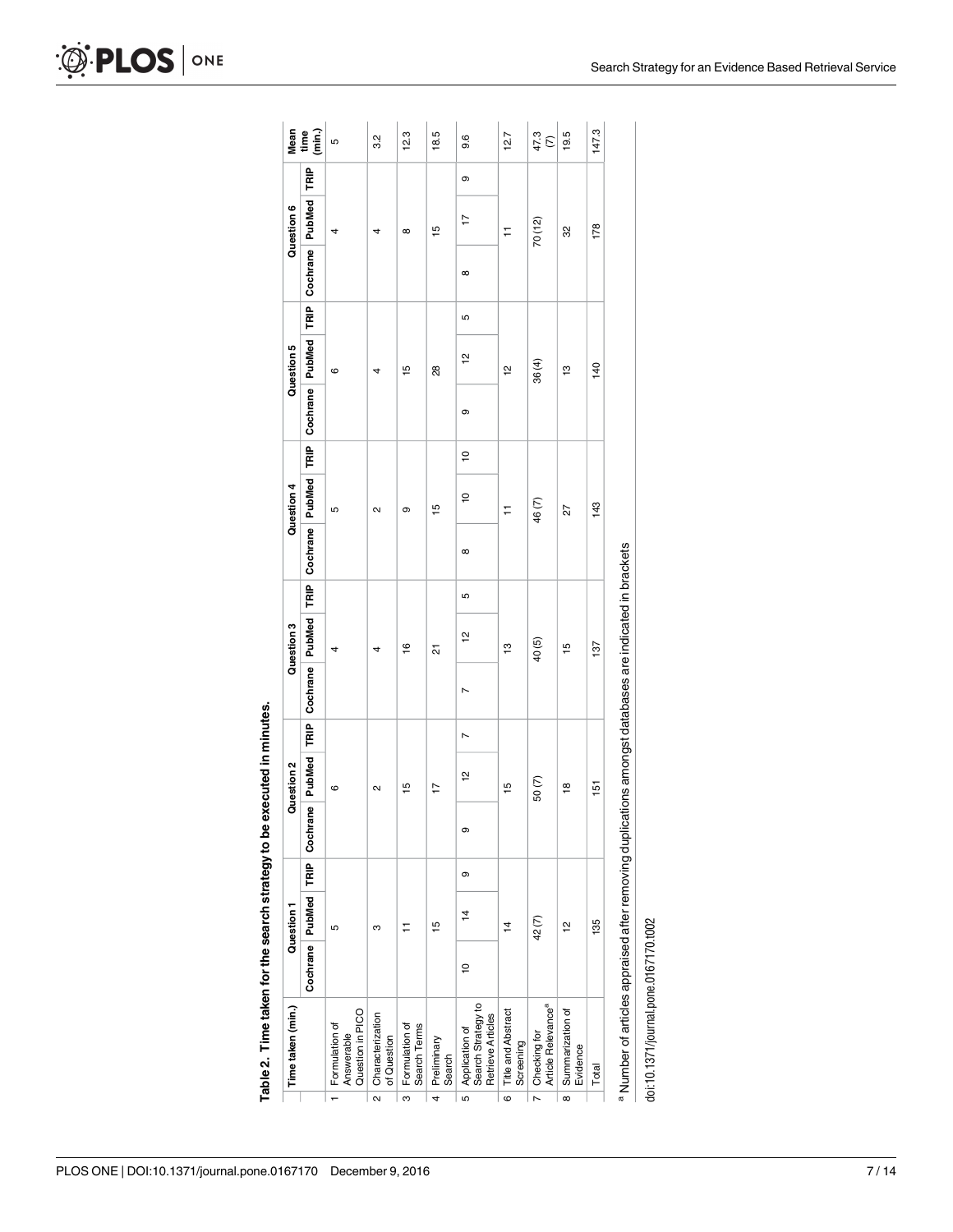<span id="page-8-0"></span>

| Database used                                   |                                                                                                     | e Library <sup>1</sup><br>Cochran                      |                                                                                                                                                                                                                                                                                                                      |                            | PubMed <sup>1</sup>                                    |                                                                                 |                                              | <b>TRIP Database</b>             |
|-------------------------------------------------|-----------------------------------------------------------------------------------------------------|--------------------------------------------------------|----------------------------------------------------------------------------------------------------------------------------------------------------------------------------------------------------------------------------------------------------------------------------------------------------------------------|----------------------------|--------------------------------------------------------|---------------------------------------------------------------------------------|----------------------------------------------|----------------------------------|
| Strategies used                                 | Indexed search terms                                                                                | Free text words                                        | words and indexed terms<br>Combination of free text                                                                                                                                                                                                                                                                  | Indexed search<br>terms    | Free text words                                        | Combination of free text<br>words and indexed<br>terms                          | Free text words <sup>2</sup> Free text words |                                  |
| Participant/Patient <sup>3</sup>                | • MeSH descriptor: [Infant]<br>• MeSH descriptor: [Child]<br>explode all trees,<br>explode all tree | · Children<br>• infants<br>· Child,<br>$\cdot$ Infant  | · MeSH descriptor: [Infant]<br>MeSH descriptor:[Child]<br>explode all trees<br>explode all tree<br>· Children<br>· infants<br>• Infant<br>· Child                                                                                                                                                                    | • "Children"<br>·[MeSH]    | · children,<br>• infant*<br>· child,                   | • "Children" [MeSH]<br>• Children<br>infant*<br>· Child                         | • infant*<br>·Child*                         | · children<br>• infant           |
| Intervention <sup>4</sup>                       | [Acetaminophen] explode<br>• MeSH descriptor:<br>all trees                                          | Acetaminophen<br>paracetamol<br>· Panadol<br>• Tylenol | [Acetaminophen] explode<br>• MeSH descriptor:<br>· Acetaminophen<br>· paracetamol<br>· Panadol<br>• Tylenol<br>all trees                                                                                                                                                                                             | · "Acetaminophen<br>[MeSH] | Acetaminophen<br>paracetamol<br>· Panadol<br>• Tylenol | ·"Acetaminophen[MeSH]<br>• Acetaminophen<br>paracetamol<br>Panadol<br>· Tylenol | acetaminophen<br>· paracetamol<br>· panadol, | · acetaminophen<br>· paracetamol |
| Comparison <sup>5</sup>                         | [Ibuprofen] explode al<br>• MeSH descriptor:<br>trees                                               | · Ibuprofen<br>brufen<br>• Motrin<br>· Advil           | Ibuprofen] explode all tree<br>· MeSH descriptor:<br>· Ibuprofen<br>· Motrin<br>brufen<br>· Advil                                                                                                                                                                                                                    | ·"Ibuprofen"<br>[MeSH]     | • ibuprofen<br>· brufen<br>• motrin<br>• advil         | ·"Ibuprofen" [MeSH]<br>·lbuprofen<br>• Motrin<br>brufen<br>· Advil              | ·ibuprofen<br>brufen<br>· motrin<br>·advil   | ·ibuprofen                       |
| Systematic Reviews<br>Number of<br>Retrieved    |                                                                                                     | 83                                                     | 5                                                                                                                                                                                                                                                                                                                    | 23                         | 5                                                      | 56                                                                              | Б                                            | Б                                |
| Articles chosen after<br><b>Title Screening</b> |                                                                                                     | Ξ                                                      | $\sim$                                                                                                                                                                                                                                                                                                               | <u>۽</u>                   | 얻                                                      | $\overline{1}$                                                                  | 4                                            | 4                                |
| Articles chosen after<br>Abstract Screening     |                                                                                                     | Ю                                                      | ↽                                                                                                                                                                                                                                                                                                                    | L                          | $\overline{ }$                                         | ო                                                                               | ო                                            | ო                                |
|                                                 |                                                                                                     |                                                        | Search terms on TRIP database was not indexed due to the lack of indexing system in the database when the search was conducted. The strategy was carried out to explore the<br><sup>1</sup> Cochrane and PubMed both shared index terms from the same source, which is also known as Medical Subject Heading (MeSH). |                            |                                                        |                                                                                 |                                              |                                  |
|                                                 |                                                                                                     |                                                        | 34.5All search terms in one element are linked with Boolean operator "OR", after which search terms between different elements are linked by Boolean operator "AND"<br>amount of answers retrieved with and without the use of alternative terms as well as truncation. The amount of answers retrieved is the same. |                            |                                                        |                                                                                 |                                              |                                  |

doi:10.1371/journal.pone.0167170.t003

doi:10.1371/journal.pone.0167170.t003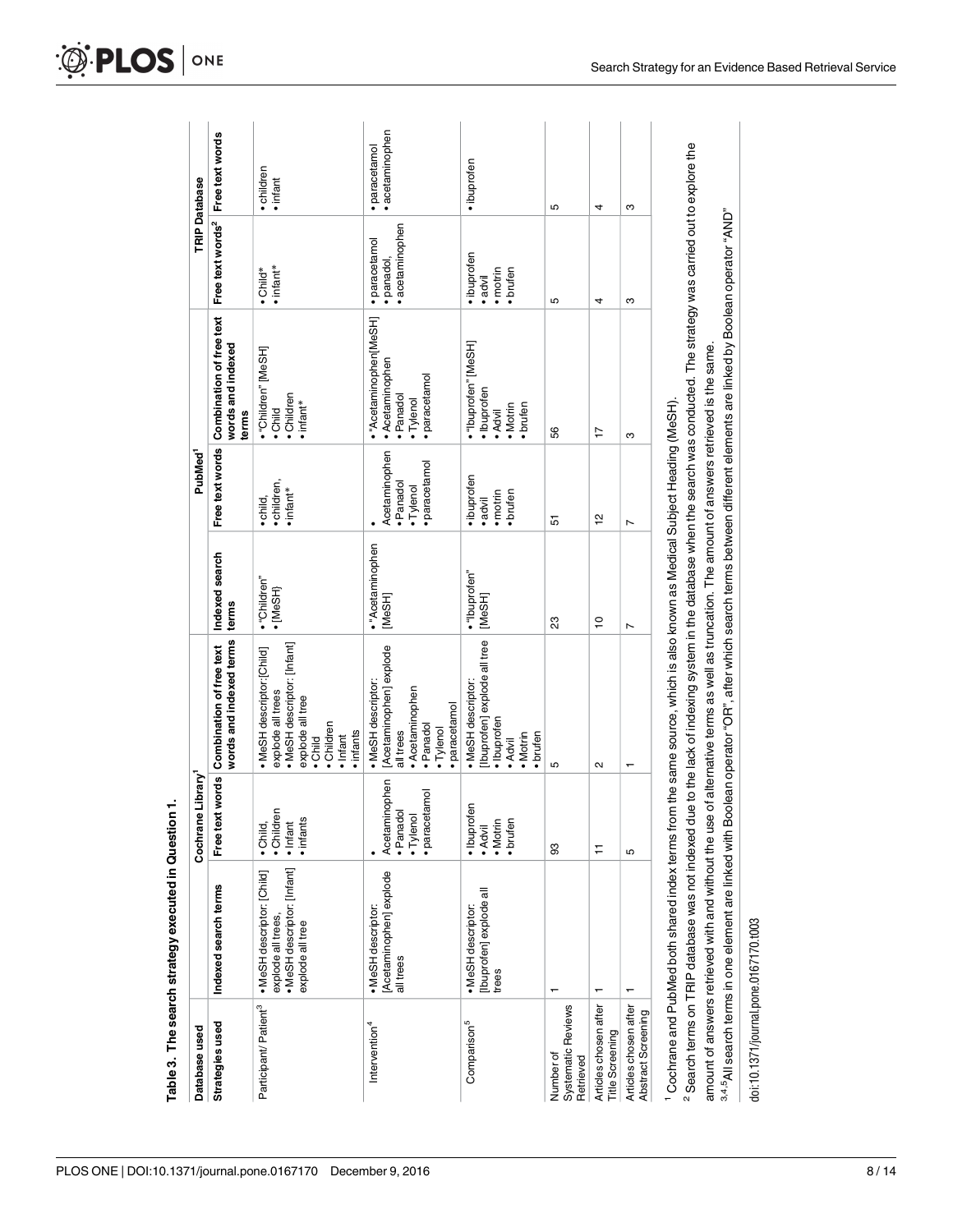<span id="page-9-0"></span>osteoporosis screening. Without using the term 'osteoporosis', seven more systematic reviews were retrieved, but these papers were deemed irrelevant after title screening. This means that 'DEXA' is a more specific word than "osteoporosis". Using only the most important search terms improves specificity to the answers retrieved and saves time too.

**Using both subject headings and free-text terms.** PubMed and Cochrane have their own indexing language which is MeSH. This allowed standardardisation of key terms. Although the TRIP Database has a synonym function, it was found to be less adaptable to our search strategy because the database does not have its own controlled vocabulary. When search terms [\(Fig](#page-10-0) 2) were entered together with synonyms or alternative terms, more relevant results were obtained.

During the search process, we managed to identify some articles that are only captured when using a combination of text words and index terms. Interestingly, two completely different sets of results emerged when using free text words or index terms separately. In 2 questions, up to 3 papers were not captured when search was carried out using just free text words alone. A combination of both free text words and index terms managed to retrieve extra papers that would not have been found if searched separately.

**Alternative Terms.** No results were retrieved when using just index terms of 'diabetes' and 'cellulitis' in Question 5. However, some results were retrieved when using the word 'bacterial skin infection' together with 'diabetes'. In Question 4, when searching in TRIP Database using only 'osteoporosis men' and 'DEXA scan' without the alternative term 'absorptiometry', no results were obtained. This makes 'absorptiometry' an important alternative term of 'DEXA scan' to retrieve relevant articles. This shows the importance of including related terms or synonyms of the search term when conducting an effective search.

**Evidence found.** We found systematic review answers to all 6 questions. There were however similar systematic reviews that arrived at different conclusions. For example, in Question 2, there were 2 papers that are a year apart which presented different conclusions.

**Overlap of databases.** There was database overlap [\(Fig](#page-10-0) 2) although the patterns of intersection were unclear for the questions tested.

**Documentation of process.** PubMed and Cochrane Library allowed complete export of citation information to the EndNote citation software. TRIP Database does not provide the full reference details of the study fully when imported to EndNote. Abstract are not accessible when reading TRIP Database. Certain information of the study such as authors has to be entered manually. This makes documentation a laborious process.

#### **Discussion**

One of the major findings in our study is that a higher number of systematic reviews were obtained using a 2 PICO element search compared to a 4 element search. Answers to all 6 questions using the PICO framework were found. We also found that using a combination of both text words and MeSH terms is a more optimal choice of search. Despite searching using the Systematic Review filter, many non-systematic reviews or narrative reviews were found in PubMed. The duration of search and screening using this strategy ranged from 1 to 3 hours There was poor overlap between outcomes of searches using different databases. Due to the lack of overlap between databases, the difference in coverage and timeliness of content updating, using all 3 databases would be recommended to avoid missing articles. We suggest a process of de-duplication after exporting citations into the EndNote software. De-duplication refers to the removal of duplicated articles. This can be achieved by stacking identical articles according to the title name to EndNote, removing the similar papers and kept only one of each.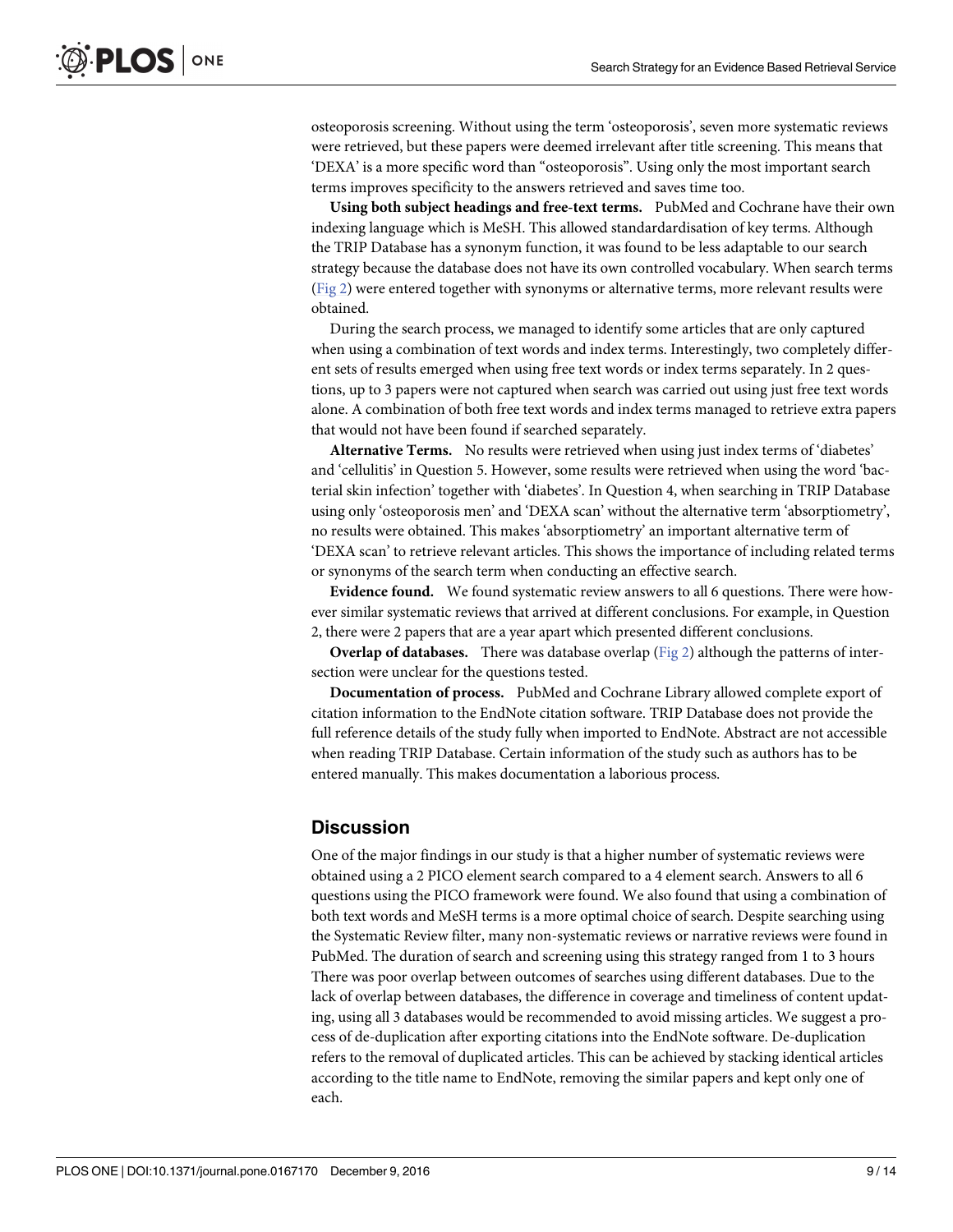<span id="page-10-0"></span>This study has shown that this strategy is feasible for use. The mean time taken by the search itself for one question was 48.6 minutes; this excludes the steps on checking for relevance and summarization of evidence. It is possible to eliminate these 2 time-consuming steps in a search service as physicians who submit a clinical query might prefer to check and summarize the papers



**[Fig](#page-9-0) 2. Intersection of selected databases and the use of subject headings.** Cochrane Library; MeSH terms only (designated with thin straight line), Cochrane Library; free text words only (designated with thick straight line), PubMed; MeSH terms (designated with thin dotted line), PubMed; free text words only (designated with thick dotted line), TRIP Database; free text words only (designated with thin dashed line), TRIP Database; free text words with alternative terms (designated with thick dashed line).

doi:10.1371/journal.pone.0167170.g002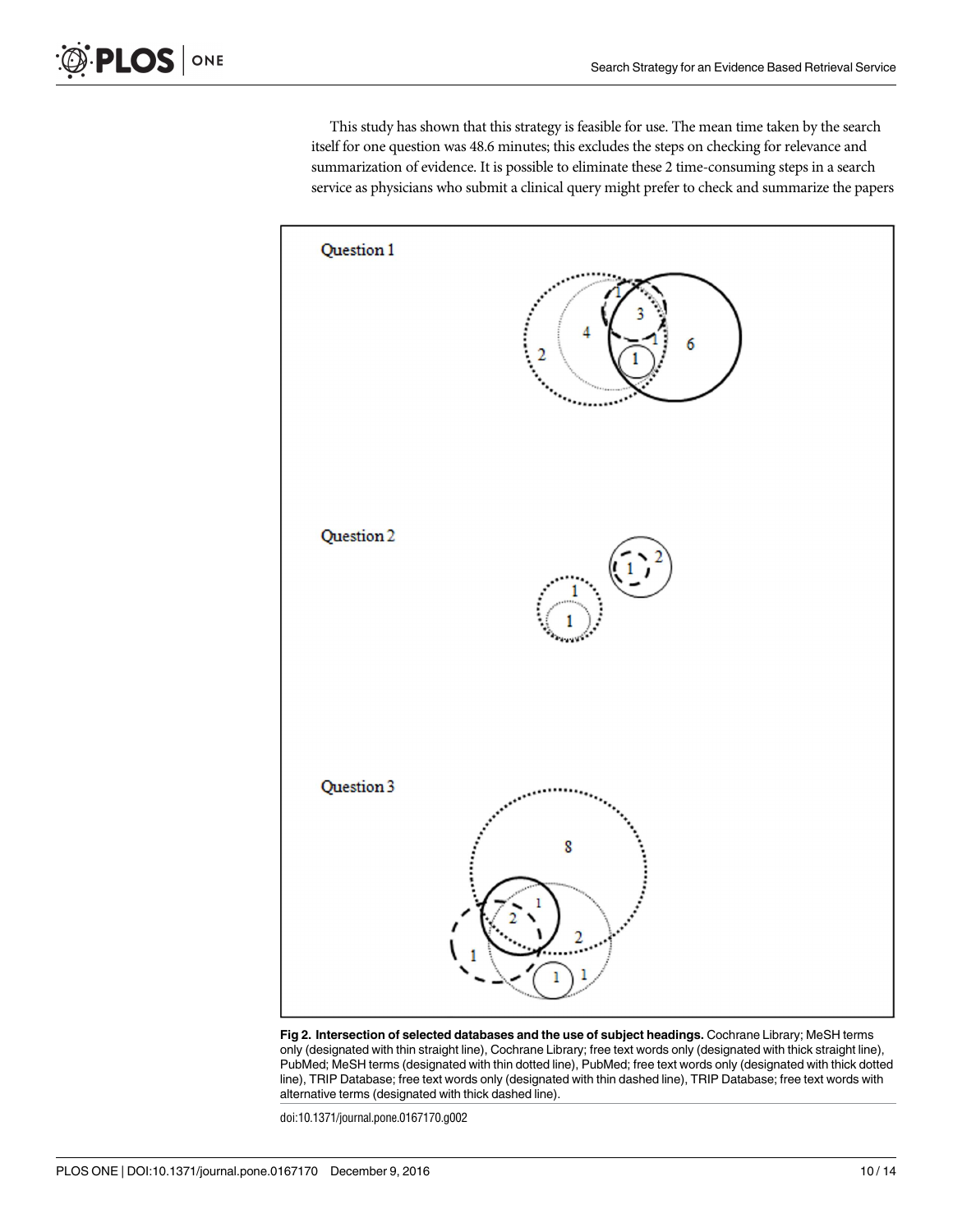<span id="page-11-0"></span>themselves. It is likely that they would be better able to determine the relevance and applicability of the selected articles to their patients or clinical practice. Searches were carried out by human subjects using computers, which might cause latency in response time compared to automated computer searches. Structuring a clinical question correctly into a PICO format help saves time. It dissects the question into components and restructures it into a clearer and more specific question to yield faster results [[23\]](#page-14-0). Time delay usually occurs when seeking clarification to refine the question. These are expected if physicians were to submit queries to us. We therefore recommend teaching physicians how to ask a clinical question in a structured way to provide a faster search [\[28](#page-14-0)]. The use of advanced search techniques and filters may potentially reduce the time taken to search. However, these features are subject to the performance of the database used [\[29\]](#page-14-0).

One way of improving PICO search yield is to include indexing terms and synonyms related to the PICOs. The precision of the search can be increased by adding more related terms. Another challenge to retrieve evidence was to identify relevant search terms and their synonyms. There was a lot of trial and error involved in the process. This is done by adding and removing search terms or their synonyms to determine relevance based on the amount and quality of the results retrieved. This process is repeated for the included PICO elements. Contrary to popular studies in which formulating a question using four aspects of the PICO were encouraged, a study [\[19\]](#page-14-0) has shown that clinical questions which can answer all four PICO elements are rare and the population (P) and intervention (I) are the most frequent elements which needed to be addressed.

Although the use of free text terms and subject headings have not been properly surveyed, our study confirms that new and updated articles are best located using a combination of index term and free text words to enhance search performance as many new articles have yet to be indexed. The indexing pattern in TRIP database cannot be assessed as TRIP still does not have its own controlled vocabulary [\[30\]](#page-14-0). Further assessments are still needed to evaluate the database properly for future inclusion of its own indexing system.

As every database is structured in its own unique architecture, it is essential to tailor the search strategy to the individual database [[26\]](#page-14-0). The structure of the search strategy however remains largely the same despite adapting the strategy into the different databases. Cochrane reviews are included in PubMed, but the results retrieved were different. This further shows the importance of including both databases as well as TRIP Database to complement each other for a comprehensive search. The differences in the nature of coverage from each database necessitate using all three databases to achieve a more comprehensive search result.

A comprehensive search to a clinical question may result in increased uncertainty when evidence obtained is conflicting. As most physicians only look at the abstract, discussion and conclusions, the content written on these systematic reviews can be overlooked and might influence physicians' clinical decision making. This reaffirms the importance of appraising skills among physicians. One way to address this may be to include an appraisal of the evidence into the service. However, this would render the service less feasible as it requires additional resources such as time, labour and skills.

#### Limitation and Recommendation of Study

The main limitation of the study is the limited number of clinical questions used for strategy development. More questions covering other medical conditions and treatment would have likely have revealed greater issues. Although these questions were derived from clinical cases seen by primary care physicians, they are not fully representative of actual patients as they address a single clinical concern and this may not give a complete or true picture of the complexity of primary care patients.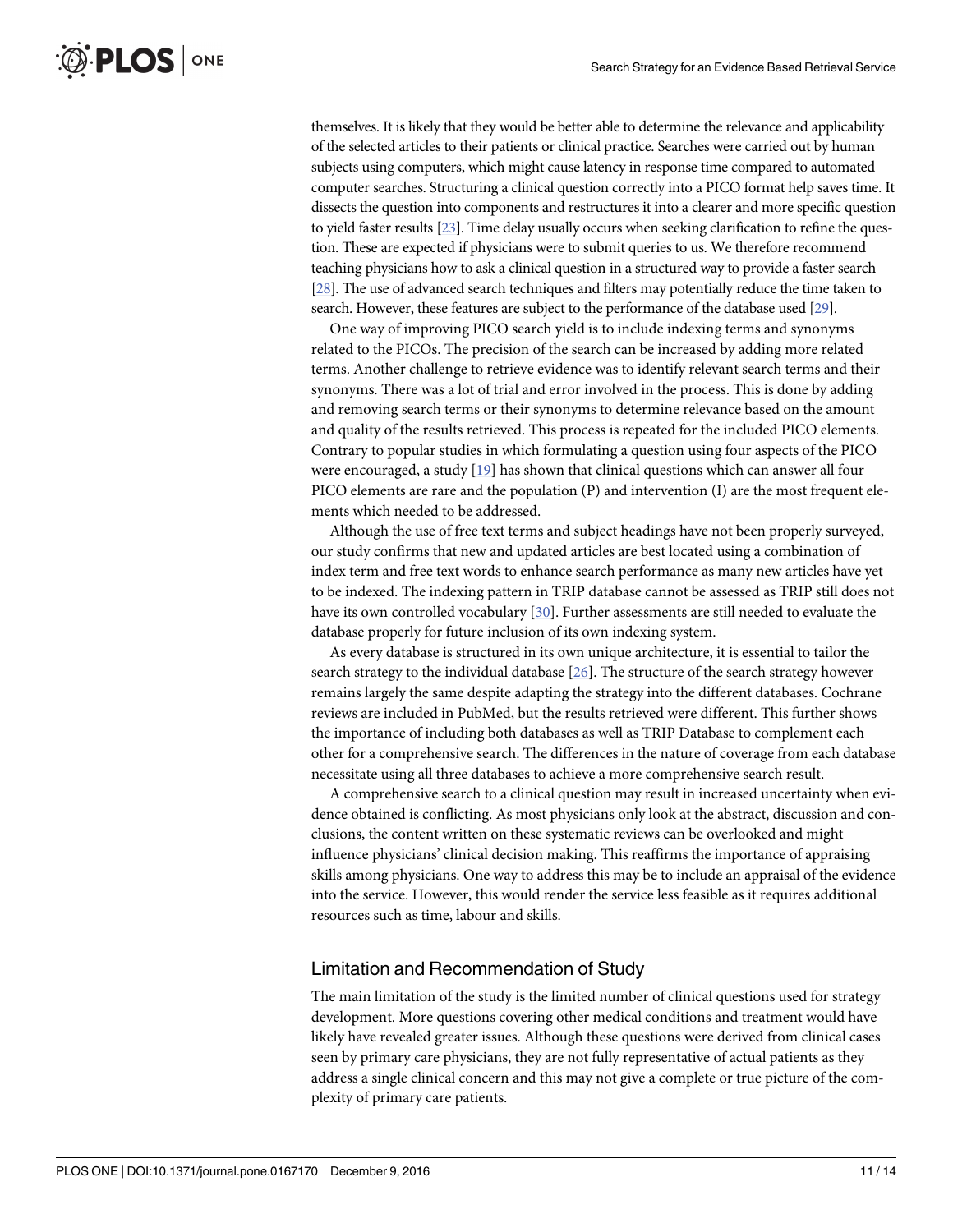<span id="page-12-0"></span>In our study we did not resort to exhaustive searching, citation tracking or hand searching which would have allowed us to retrieve an even higher number of articles because this will compromise the time efficiency of our search. Such an approach would have been unfeasible. There is also the concept of bibliographic futility, where searching should be discontinued when available data showed that further search will not affect the overall result of retrieval [\[31\]](#page-14-0). However, this was not explored in this study.

Although the study was aimed at primary care physicians, the search strategy may also be helpful in answering the clinical questions of other healthcare practitioners. Further research is recommended to determine the usability of the search strategy in different healthcare practitioners.

#### **Conclusion**

Based on the strategy developed, we found that searching for systematic reviews in PubMed, Cochrane Library and TRIP Database using a combination of free text words and index terms with the two most important PICO elements provided higher quality performance of evidence retrieval. Our strategy is useful in searching for articles in which the topics have been rigorously researched on. We plan to pilot test this strategy by studying the usability and feasibility of an evidence retrieval service for primary care physicians.

#### **Supporting Information**

**S1 [Table.](http://www.plosone.org/article/fetchSingleRepresentation.action?uri=info:doi/10.1371/journal.pone.0167170.s001) Search strategy for Question 1 using all PICO elements without subject headings.** (DOCX)

**S2 [Table.](http://www.plosone.org/article/fetchSingleRepresentation.action?uri=info:doi/10.1371/journal.pone.0167170.s002) Search strategy for Question 1 using 3 PICO elements with subject headings.** (DOCX)

**S3 [Table.](http://www.plosone.org/article/fetchSingleRepresentation.action?uri=info:doi/10.1371/journal.pone.0167170.s003) Search strategy for Question 2 using 3 PICO elements without subject headings.** (DOCX)

**S4 [Table.](http://www.plosone.org/article/fetchSingleRepresentation.action?uri=info:doi/10.1371/journal.pone.0167170.s004) Search strategy for Question 2 using 2 PICO elements with subject headings.** (DOCX)

**S5 [Table.](http://www.plosone.org/article/fetchSingleRepresentation.action?uri=info:doi/10.1371/journal.pone.0167170.s005) Search strategy for Question 3 using all PICO elements without subject headings.** (DOCX)

**S6 [Table.](http://www.plosone.org/article/fetchSingleRepresentation.action?uri=info:doi/10.1371/journal.pone.0167170.s006) Search strategy for Question 3 using 2 PICO elements with subject headings.** (DOCX)

**S7 [Table.](http://www.plosone.org/article/fetchSingleRepresentation.action?uri=info:doi/10.1371/journal.pone.0167170.s007) Search strategy for Question 4 using 2 PICO elements with subject headings.** (DOCX)

**S8 [Table.](http://www.plosone.org/article/fetchSingleRepresentation.action?uri=info:doi/10.1371/journal.pone.0167170.s008) Search strategy for Question 5 using 2 PICO elements with subject headings.** (DOCX)

**S9 [Table.](http://www.plosone.org/article/fetchSingleRepresentation.action?uri=info:doi/10.1371/journal.pone.0167170.s009) Search strategy for Question 6 using 2 PICO elements with subject headings.** (DOCX)

#### **Acknowledgments**

In addition to the authors, the team implementing the search includes Nur Azira Hamzah (AH). The views expressed in this paper are those of the authors and not necessarily those of the funding agencies. The authors also acknowledge the kind support of the university medical library which provided means for the researchers to access full-text journal articles via their in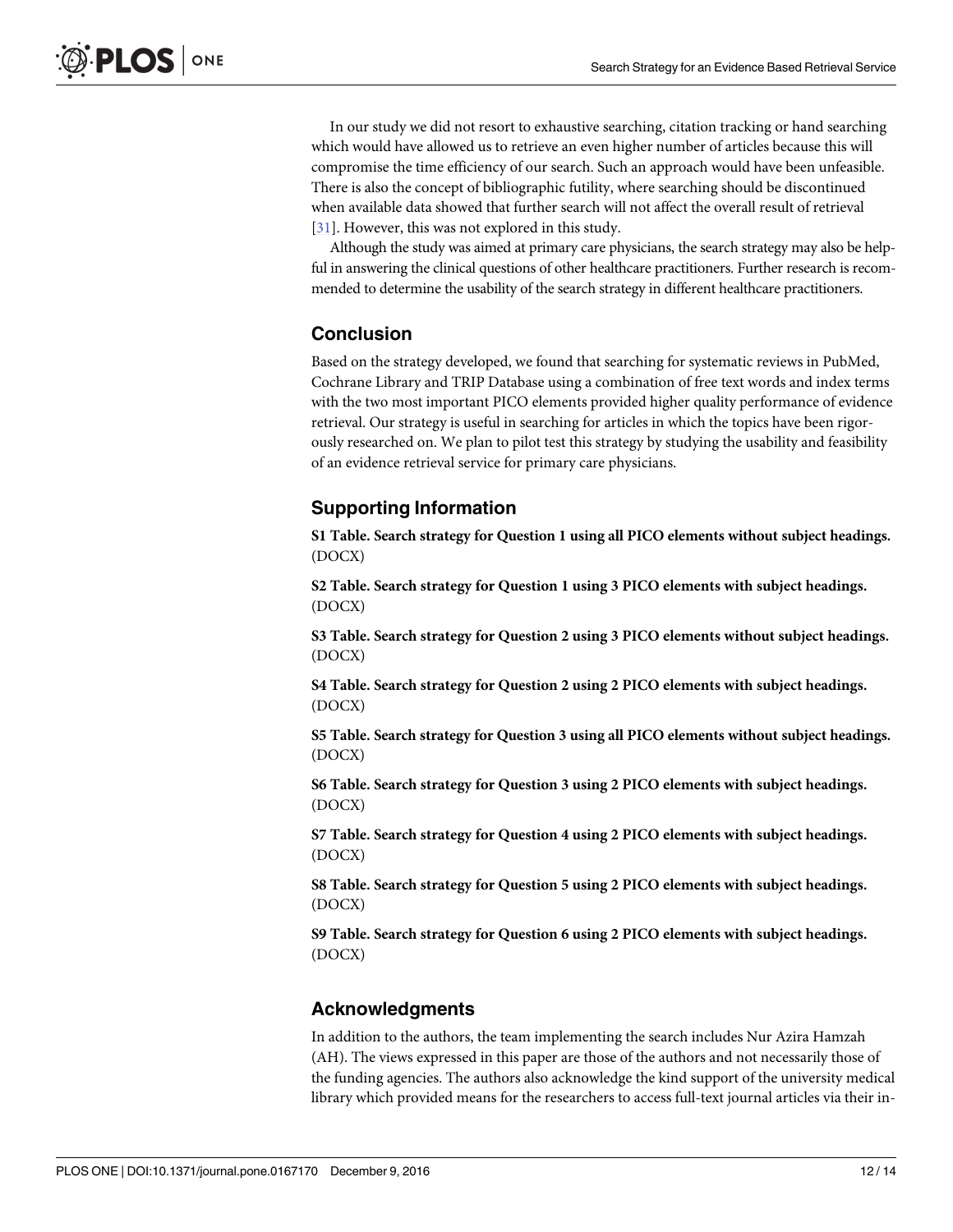<span id="page-13-0"></span>campus digital interface. We thank Jon Brassey for his helpful comments in earlier drafts of this manuscript. Funders and supporters had no role in the design, execution, analysis, or interpretation of the study or preparation of the manuscript. No other competing interests are declared.

#### **Author Contributions**

**Conceptualization:** SML CJN PG.

**Data curation:** GJH RHS.

**Formal analysis:** SML CJN GJH RHS.

**Funding acquisition:** SML CJN.

**Investigation:** SML CJN GJH RHS.

**Methodology:** SML CJN GJH RHS PG.

**Project administration:** SML GJH.

**Resources:** SML CJN GJH RHS.

**Software:** SML CJN GJH RHS.

**Supervision:** SML CJN.

**Validation:** SML CJN GJH RHS.

**Visualization:** GJH.

**Writing – original draft:** SML CJN GJH.

**Writing – review & editing:** SML CJN GJH PG.

#### **References**

- **[1](#page-2-0).** Alper BS, Stevermer JJ, White DS. Answering family physicians' clinical questions using electronic medical databases. J Fam Practice 2001; 50(11):960–65.
- **[2](#page-2-0).** Slawson DC, Shaughnessy AF. Obtaining useful information from expert based sources. BMJ 1997 Mar; 314:947–9. PMID: [9099121](http://www.ncbi.nlm.nih.gov/pubmed/9099121)
- **[3](#page-2-0).** Clark E, Donovan EF, Schoettker P. From outdated to updated, keeping clinical guidelines valid. Int J Qual Health Care 2006; 18(3):165–66. doi: [10.1093/intqhc/mzl007](http://dx.doi.org/10.1093/intqhc/mzl007) PMID: [16613986](http://www.ncbi.nlm.nih.gov/pubmed/16613986)
- **[4](#page-2-0).** Grandage KK, Slawson DC, Shaughnessy AF. When less is more: a practical approach to searching for evidence-based answers. J Med Libr Assoc 2002; 90(3):298–304. PMID: [12113514](http://www.ncbi.nlm.nih.gov/pubmed/12113514)
- **[5](#page-2-0).** Schwartz K, Northrup J, Israel N, Crowell K, Lauder N, Neale AV. Use of On-line Evidence-based Resources at the Point of Care. Fam Medicine 2003; 35(4):251–6.
- **[6](#page-2-0).** Sanders S, Del Mar C. Clever searching for evidence. BMJ 2005; 330:1162–3. [http://epublications.](http://epublications.bond.edu.au/cgi/viewcontent.cgi?article=1004&context=hsm_pubs) [bond.edu.au/cgi/viewcontent.cgi?article=1004&context=hsm\\_pubs](http://epublications.bond.edu.au/cgi/viewcontent.cgi?article=1004&context=hsm_pubs) (accessed 20 Oct 2015). doi: [10.](http://dx.doi.org/10.1136/bmj.330.7501.1162) [1136/bmj.330.7501.1162](http://dx.doi.org/10.1136/bmj.330.7501.1162) PMID: [15905232](http://www.ncbi.nlm.nih.gov/pubmed/15905232)
- **[7](#page-2-0).** Greenhalgh T, Hughes J, Humphrey C, Rogers S, Swinglehurst D, Martin P. A comparative case study of two models of a clinical informaticist service. BMJ March 2002; 324:524–9.
- **[8](#page-2-0).** Agoritsas T, Iserman E, Hobson N, Cohen N, Cohen A, Roshanov PS et al. Increasing the quantity and quality of searching for current best evidence to answer clinical questions: protocol and intervention design of the MacPLUS FS Factorial Randomized Controlled Trials. Implementation Science 2014; 9:125. doi: [10.1186/s13012-014-0125-9](http://dx.doi.org/10.1186/s13012-014-0125-9) PMID: [25239537](http://www.ncbi.nlm.nih.gov/pubmed/25239537)
- **[9](#page-2-0).** Bastian H, Glasziou P, Chalmers I. Seventy-Five Trials and Eleven Systematic Reviews a Day: How Will We Ever Keep Up? PLoS Med 2010; 7(9): e1000326. doi: [10.1371/journal.pmed.1000326](http://dx.doi.org/10.1371/journal.pmed.1000326) PMID: [20877712](http://www.ncbi.nlm.nih.gov/pubmed/20877712)